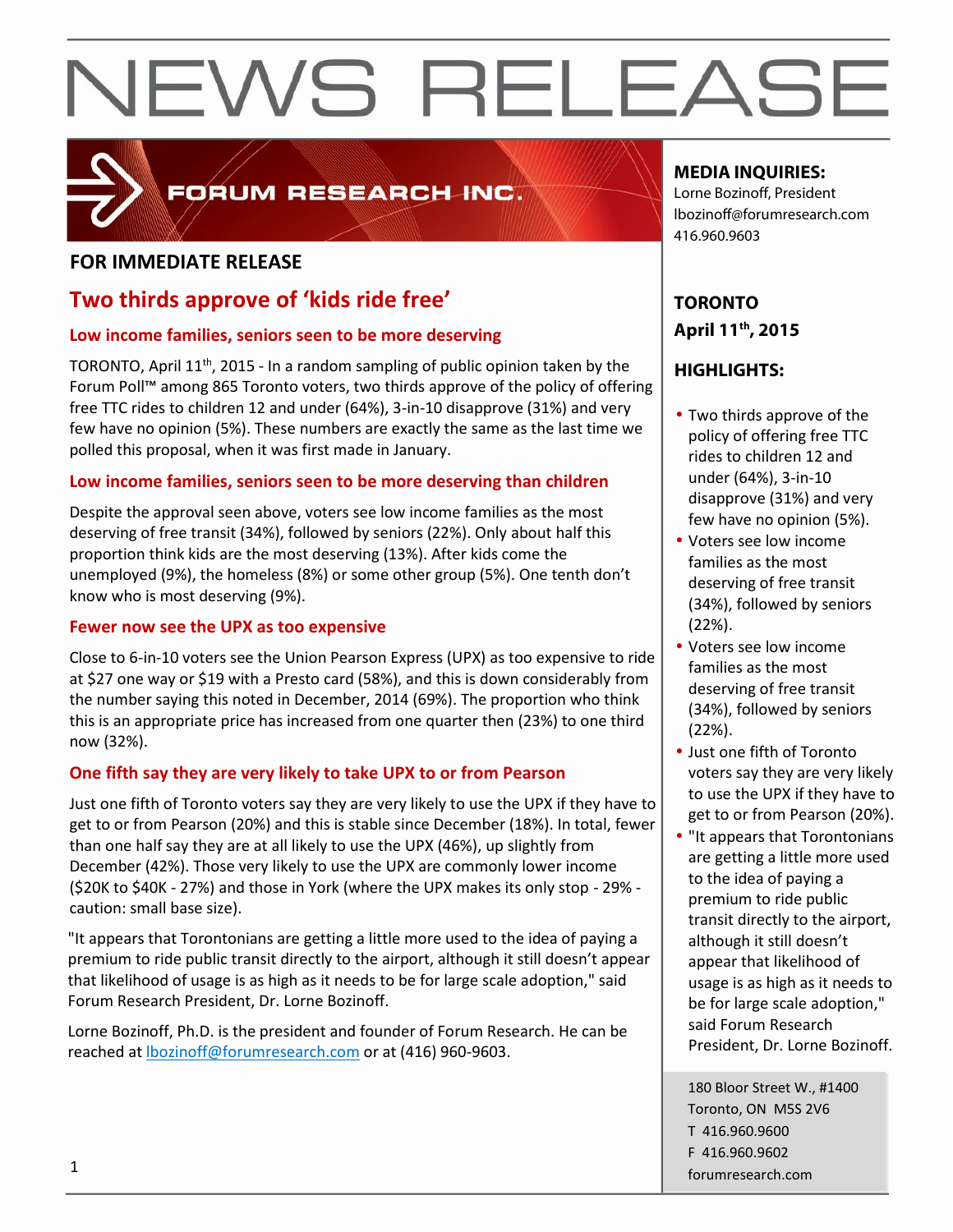

## FORUM RESEARCH INC.

## **Methodology**

The Forum Poll™ was conducted by Forum Research with the results based on an interactive voice response telephone survey of 865 randomly selected voters in Toronto, Ontario. The poll was conducted on April 7-8<sup>th</sup>, 2015.

Results based on the total sample are considered accurate +/-3%, 19 times out of 20. Subsample results will be less accurate. Margins of error for subsample (such as age, gender) results are available at www.forumresearch.com/samplestim.asp

Where appropriate, the data has been statistically weighted by age, region, and other variables to ensure that the sample reflects the actual population according to the latest Census data.

This research is not necessarily predictive of future outcomes, but rather, captures opinion at one point in time. Forum Research conducted this poll as a public service and to demonstrate our survey research capabilities. Forum houses its poll results in the Data Library of the Department of Political Science at the University of Toronto.

With offices across Canada and around the world, 100% Canadian-owned Forum Research is one of the country's leading survey research firms. This Forum Poll™and other polls may be found at Forum's poll archive at www.forumresearch.com/polls.asp

## **MEDIA INQUIRIES:**

Lorne Bozinoff, President lbozinoff@forumresearch.com 416.960.9603

**TORONTO April 11th, 2015**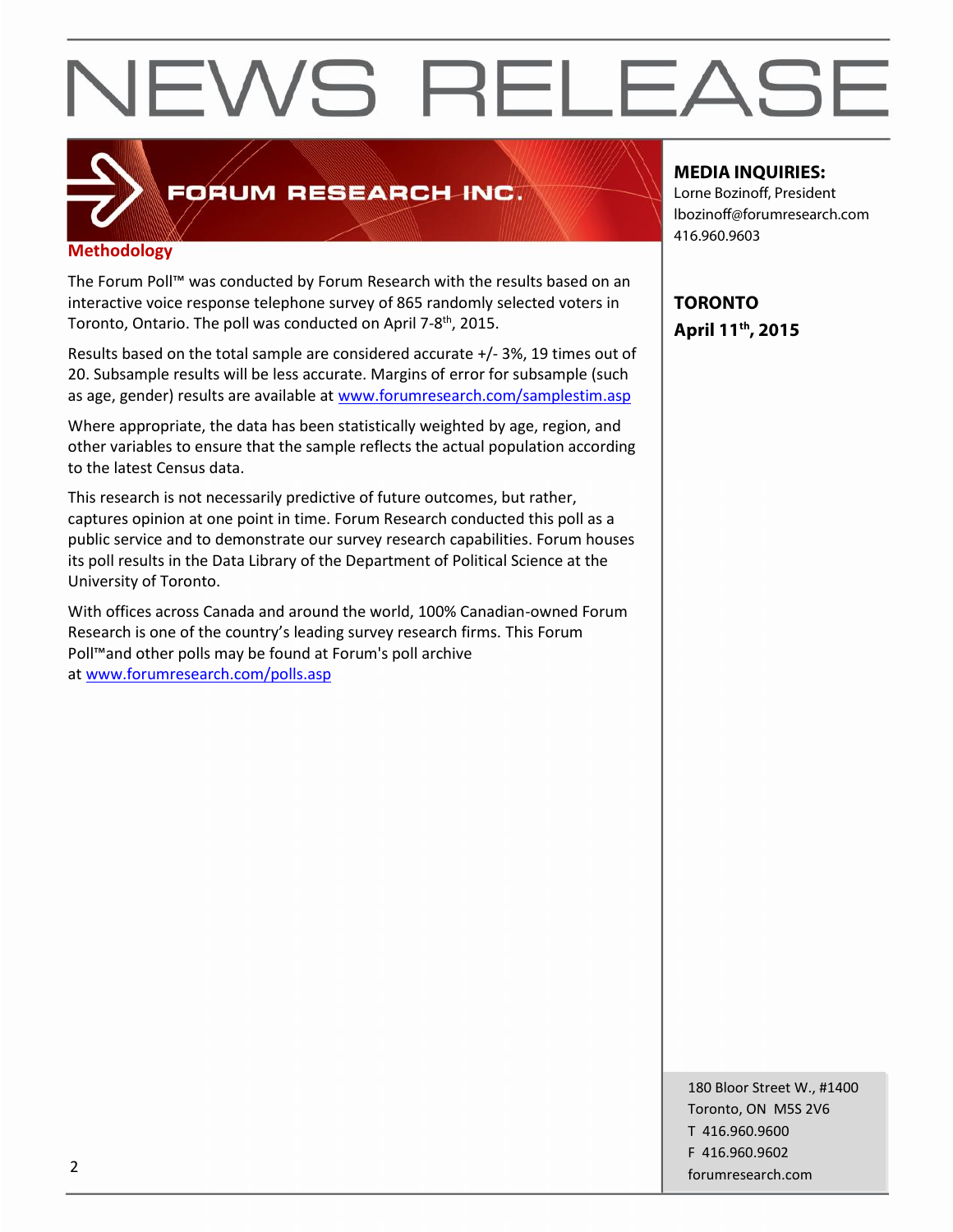

## FORUM RESEARCH INC.

## *Free Transit for Children Approval - Trending*

| ℅                 | April 11 <sup>th</sup> , 2015 | January 25th, 2014 |
|-------------------|-------------------------------|--------------------|
| Sample            | 865                           | 843                |
| <b>Approve</b>    | 64                            | 64                 |
| <b>Disapprove</b> | 31                            | 31                 |
| Don't know        |                               |                    |

## *UPX Trip Price - Trending*

| ℅                      | April 11 <sup>th</sup> , 2015 | December 18th, 2015 |  |
|------------------------|-------------------------------|---------------------|--|
| Sample                 | 865                           | 1001                |  |
| <b>Too expensive</b>   | 58                            | 69                  |  |
| Too cheap              |                               |                     |  |
| About the right amount | 32                            | 23                  |  |
| Don't know             |                               |                     |  |

## *UPX Likelihood of Use - Trending*

| ℅                  | April 11 <sup>th</sup> , 2015 | December 18th, 2015 |
|--------------------|-------------------------------|---------------------|
| Sample             | 865                           | 188                 |
| <b>Very likely</b> | 20                            | 18                  |
| Somewhat likely    | 26                            | 24                  |
| Not very likely    | 33                            | 40                  |
| Not at all likely  | 17                            | 14                  |
| Don't know         |                               |                     |

## **MEDIA INQUIRIES:**

Lorne Bozinoff, President lbozinoff@forumresearch.com 416.960.9603

## **TORONTO April 11th, 2015**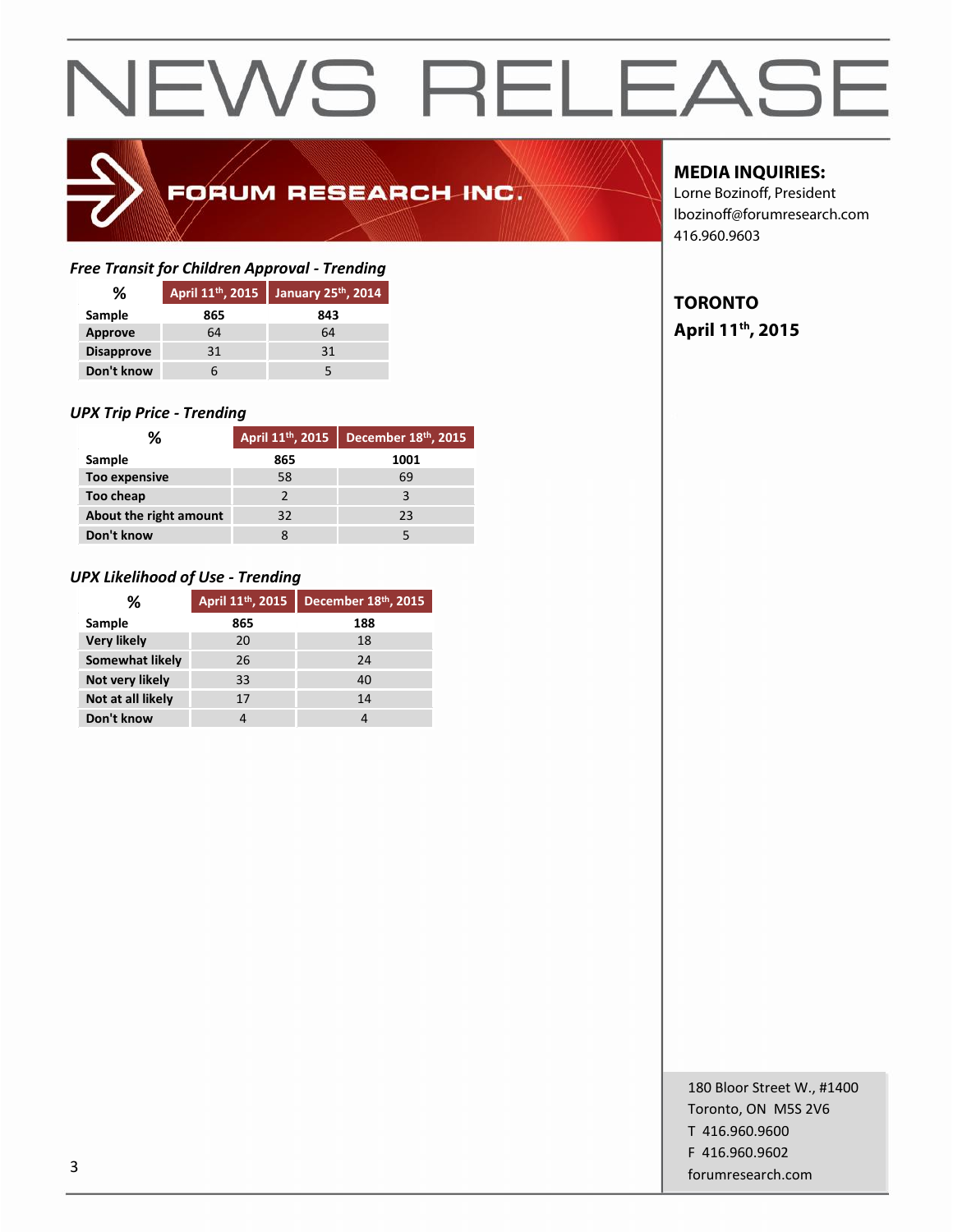

## *Free Transit for Children Approval*

*'Do you approve or disapprove of the new policy of free transit for children 12 years old and under?'*

## *[All Respondents]*

## *Age / Gender*

| %                 | <b>Total</b> | 18-34 | 35-44 |     | $145-54$ 55-64 | $65+$ | Male <sup>'</sup> | Female |
|-------------------|--------------|-------|-------|-----|----------------|-------|-------------------|--------|
| Sample            | 865          | 188   | 128   | 183 | 159            | 207   | 450               | 415    |
| Approve           | 64           | 75    | 69    | 56  | 57             | 50    | 63                | 65     |
| <b>Disapprove</b> | 31           | 21    | 26    | 39  | 36             | 40    | 31                | 30     |
| Don't know        | 6            |       |       | 5   |                | 9     | b                 | ь      |

## *Region*

| %                 |     | Total   Toronto or East York   North York   Etobicoke or York   Scarborough |     |     |     |
|-------------------|-----|-----------------------------------------------------------------------------|-----|-----|-----|
| Sample            | 865 | 327                                                                         | 183 | 192 | 163 |
| Approve           | 64  | ხ5                                                                          |     |     | 60  |
| <b>Disapprove</b> | 31  | 29                                                                          | 35  | 25  | 34  |
| Don't know        |     |                                                                             |     |     |     |

## *Household Income*

| %                 | <b>Total</b> |     | $<$ 20K   20-40K |     |     |    | 40-60K   60-80K   80-100K   100-250K | 250K+ |
|-------------------|--------------|-----|------------------|-----|-----|----|--------------------------------------|-------|
| Sample            | 865          | 105 | 124              | 117 | 102 | 74 | 175                                  | 37    |
| Approve           | 64           | 61  | 61               | 63  | 62  | 71 | 68                                   | 67    |
| <b>Disapprove</b> | 31           | 28  | 33               | 31  | 34  | 26 | 27                                   | 31    |
| Don't know        | 6            | 11  |                  |     | 4   |    |                                      |       |

## *Last Mayoral Vote*

| %                 | <b>Total</b> |     |     |     | Doug Ford John Tory   Olivia Chow   Someone else |
|-------------------|--------------|-----|-----|-----|--------------------------------------------------|
| Sample            | 865          | 149 | 351 | 126 | 59                                               |
| Approve           | 64           | 53  | 65  | 70  | 53                                               |
| <b>Disapprove</b> | 31           | 42  | 31  | 24  | 40                                               |
| Don't know        | h            |     |     |     |                                                  |

## *Last Provincial Vote*

| %                 | <b>Total</b> | Progressive Conservative   Liberal   NDP   Green   Other parties |     |     |    |    |
|-------------------|--------------|------------------------------------------------------------------|-----|-----|----|----|
| <b>Sample</b>     | 865          | 178                                                              | 351 | 111 | 40 | 36 |
| Approve           | 64           | 51                                                               | 66  | 66  | 68 | 61 |
| <b>Disapprove</b> | 31           | 44                                                               | 28  | 31  | 27 | 28 |
| Don't know        | b            |                                                                  | 6   |     |    | 11 |

## **MEDIA INQUIRIES:**

Lorne Bozinoff, President lbozinoff@forumresearch.com 416.960.9603

## **TORONTO April 11th, 2015**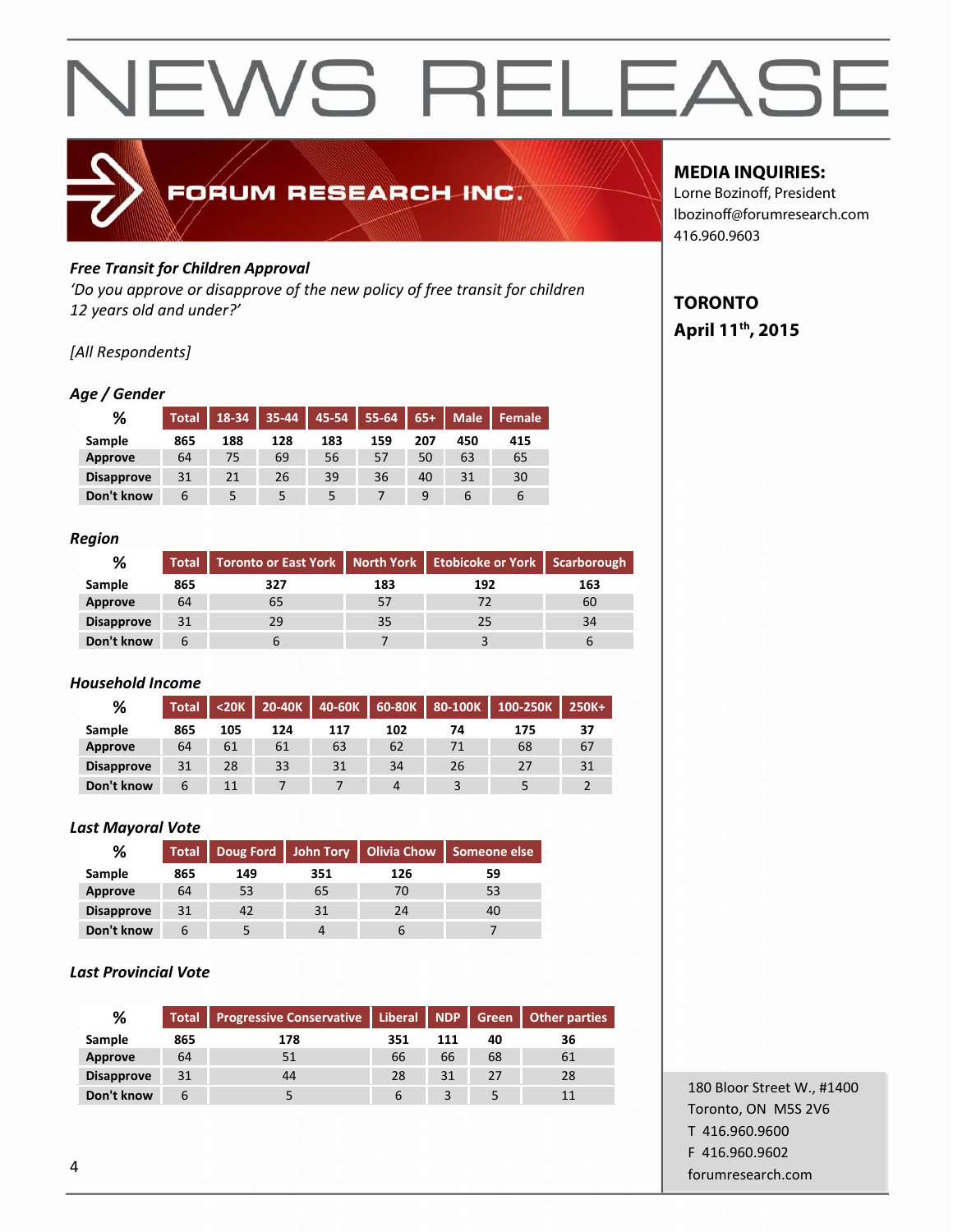

## FORUM RESEARCH INC.

### *Group Most in Need of Free Transit*

*'Which group do you think is most in need of free transit?'*

## *[All Respondents]*

## *Age / Gender*

| ℅                            | <b>Total</b> | 18-34 | 35-44 | 45-54 | 55-64 | $65+$          | <b>Male</b> | <b>Female</b>  |
|------------------------------|--------------|-------|-------|-------|-------|----------------|-------------|----------------|
| Sample                       | 865          | 188   | 128   | 183   | 159   | 207            | 450         | 415            |
| Children 12 and under        | 13           | 15    | 15    | 14    | 12    | 8              | 14          | 12             |
| <b>Seniors</b>               | 22           | 18    | 18    | 23    | 25    | 30             | 20          | 23             |
| The unemployed               | 9            | 6     | 8     | 10    | 10    | 13             | 8           | 9              |
| The homeless                 | 8            | 9     | 6     | 7     | 9     | 11             | 7           | 10             |
| <b>Lower income families</b> | 34           | 39    | 34    | 34    | 29    | 26             | 32          | 35             |
| Some other group             | 5            | 8     | 6     | 5     | 3     | $\overline{2}$ | 7           | $\overline{4}$ |
| Don't know                   | 9            | 5     | 13    | 8     | 12    | 11             | 12          | 6              |

### *Region*

| %                        | <b>Total</b> | <b>Toronto or East</b><br>York | <b>North</b><br><b>York</b> | <b>Etobicoke or</b><br><b>York</b> | Scarborough |
|--------------------------|--------------|--------------------------------|-----------------------------|------------------------------------|-------------|
| Sample                   | 865          | 327                            | 183                         | 192                                | 163         |
| Children 12 and<br>under | 13           | 12                             | 13                          | 17                                 | 11          |
| <b>Seniors</b>           | 22           | 22                             | 22                          | 22                                 | 21          |
| The unemployed           | 9            | 8                              | 7                           | 7                                  | 12          |
| The homeless             | 8            | 7                              | 7                           | 10                                 | 11          |
| Lower income<br>families | 34           | 39                             | 34                          | 33                                 | 27          |
| Some other group         | 5            | $\overline{2}$                 | 6                           | 6                                  | 8           |
| Don't know               | 9            | 10                             | 11                          | 6                                  | 10          |

## *Household Income*

| %                        | <b>Total</b> | $20K$ | $20 -$<br><b>40K</b> | 40-<br><b>60K</b> | $60 -$<br><b>80K</b> | $80-$<br><b>100K</b> | $100 -$<br><b>250K</b> | 250K+    |
|--------------------------|--------------|-------|----------------------|-------------------|----------------------|----------------------|------------------------|----------|
| Sample                   | 865          | 105   | 124                  | 117               | 102                  | 74                   | 175                    | 37       |
| Children 12 and<br>under | 13           | 14    | 13                   | 10                | 15                   | 17                   | 12                     | 25       |
| <b>Seniors</b>           | 22           | 22    | 24                   | 25                | 22                   | 29                   | 15                     | 18       |
| The unemployed           | 9            | 8     | 10                   | 10                | 9                    | 10                   | 7                      | $\Omega$ |
| The homeless             | 8            | 13    | 11                   | 9                 | 3                    | $\overline{2}$       | $\overline{4}$         | 6        |
| Lower income<br>families | 34           | 29    | 33                   | 28                | 40                   | 33                   | 42                     | 23       |
| Some other group         | 5            | 8     | 3                    | $\overline{4}$    | 3                    | $\mathbf{1}$         | 11                     | 7        |
| Don't know               | 9            | 6     | 6                    | 14                | 9                    | 9                    | 8                      | 22       |

## **MEDIA INQUIRIES:**

Lorne Bozinoff, President lbozinoff@forumresearch.com 416.960.9603

## **TORONTO April 11th, 2015**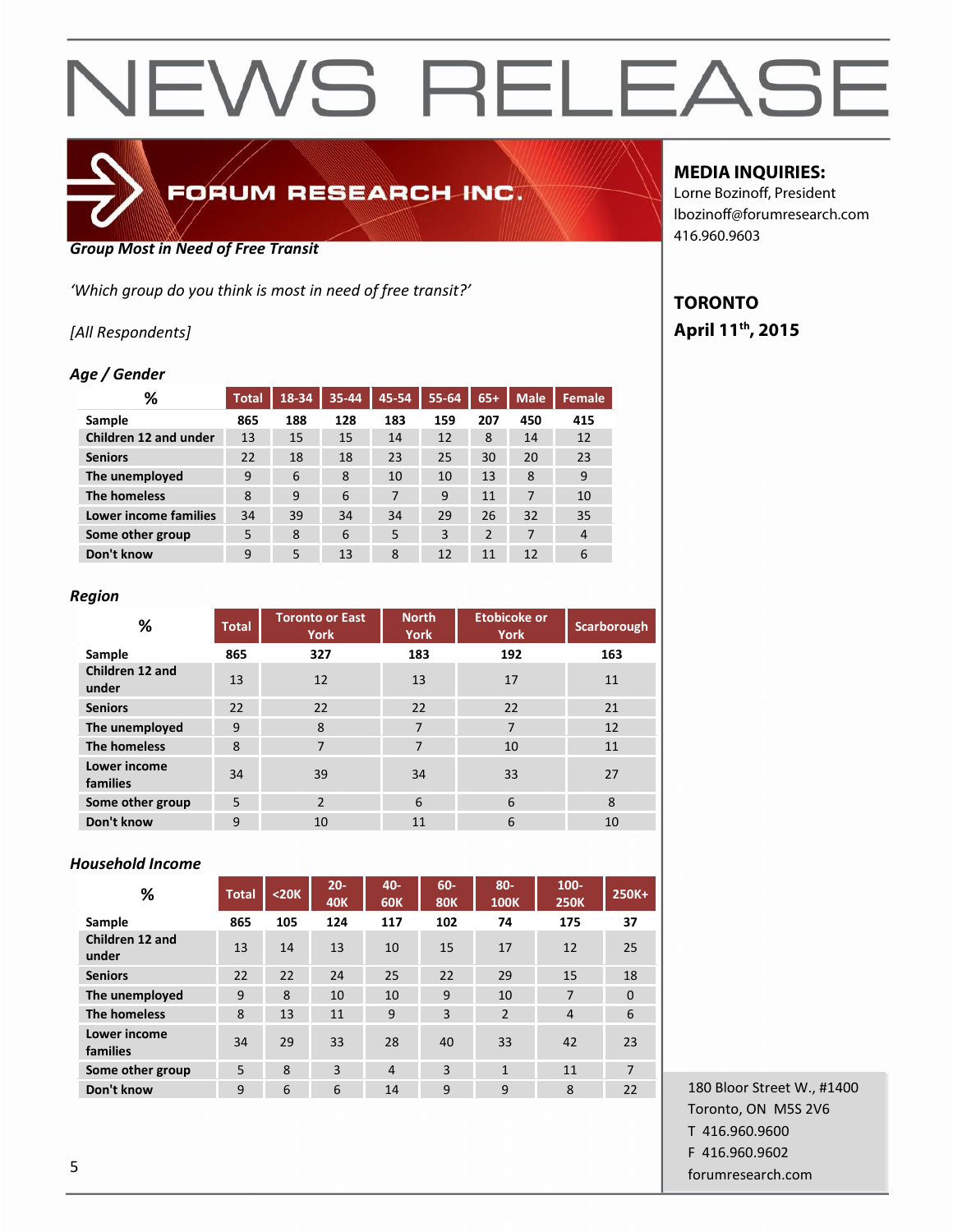

## FORUM RESEARCH INC.

## **MEDIA INQUIRIES:**

Lorne Bozinoff, President lbozinoff@forumresearch.com 416.960.9603

## *Last Mayoral Vote*

| ℅                     | <b>Total</b> | <b>Doug Ford</b> | John Tory | <b>Olivia Chow</b> | Someone else |
|-----------------------|--------------|------------------|-----------|--------------------|--------------|
| Sample                | 865          | 149              | 351       | 126                | 59           |
| Children 12 and under | 13           | 10               | 16        | 4                  | 13           |
| <b>Seniors</b>        | 22           | 29               | 21        | 22                 | 23           |
| The unemployed        | 9            | 12               | 7         | 8                  | 12           |
| The homeless          | 8            | 11               | 6         | 13                 | 8            |
| Lower income families | 34           | 24               | 33        | 40                 | 27           |
| Some other group      | 5            | 4                | 7         | 5                  | 0            |
| Don't know            | 9            | 10               | 10        |                    | 18           |

## *Last Provincial Vote*

| %                               | <b>Progressive</b><br><b>Total</b><br><b>Conservative</b> |     | <b>Liberal</b> | <b>NDP</b> | Green | <b>Other</b><br>parties |
|---------------------------------|-----------------------------------------------------------|-----|----------------|------------|-------|-------------------------|
| Sample                          | 865                                                       | 178 | 351            | 111        | 40    | 36                      |
| Children 12 and<br>under        | 13                                                        | 10  | 13             | 12         | 5     | 16                      |
| <b>Seniors</b>                  | 22                                                        | 26  | 20             | 24         | 25    | 29                      |
| The unemployed                  | 9                                                         | 9   | 9              | 6          | 7     | 8                       |
| <b>The homeless</b>             | 8                                                         | 9   | 8              | 11         | 15    | 7                       |
| <b>Lower income</b><br>families | 34                                                        | 28  | 36             | 32         | 41    | 18                      |
| Some other group                | 5                                                         | 9   | $\overline{4}$ | 3          | 3     | $\overline{7}$          |
| Don't know                      | 9                                                         | 8   | 10             | 13         | 4     | 14                      |

**TORONTO April 11th, 2015**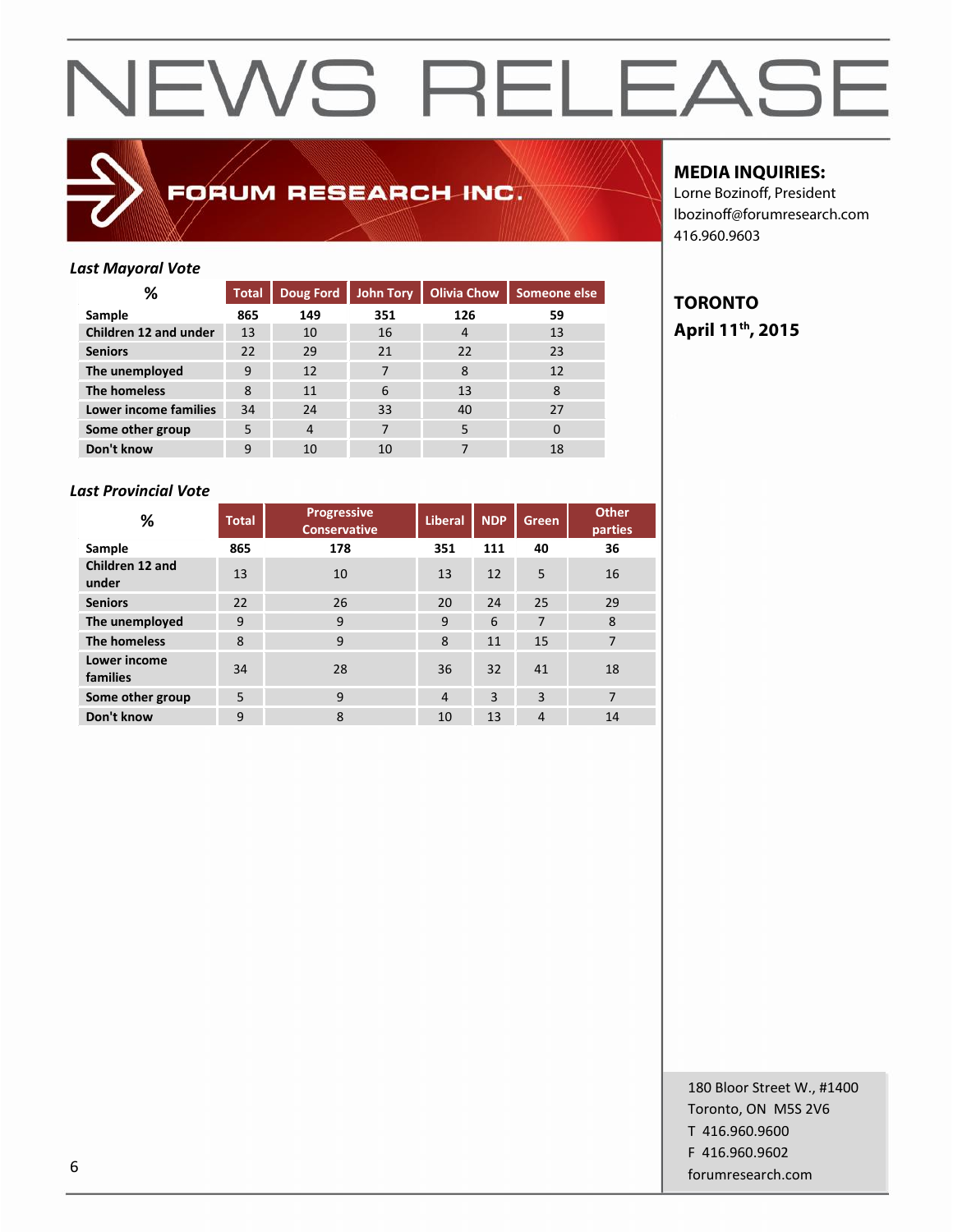

## *UPX Ticket Cost*

*'The Union-Pearson Express, or UPX airport rail link, will cost \$27 one way from downtown to the airport, and \$19 if a Presto Card is used. Is this too expensive, too cheap or about the right amount for this trip?'*

## *[All Respondents]*

## *Age / Gender*

| %                      | <b>Total</b> | 18-34 | $35 - 44$ | $ 45-54 $ | $55 - 64$ | $65+$    | <b>Male</b> | Female |
|------------------------|--------------|-------|-----------|-----------|-----------|----------|-------------|--------|
| Sample                 | 865          | 188   | 128       | 183       | 159       | 207      | 450         | 415    |
| Too expensive          | 58           | 61    | 61        | 53        | 58        | 56       | 59          | 58     |
| Too cheap              |              |       |           |           | 4         | $\Omega$ | 4           | 0      |
| About the right amount | 32           | 31    | 28        | 35        | 29        | 37       | 30          | 33     |
| Don't know             | 8            | 6     | 8         | 10        | 8         | 8        |             | 9      |

## *Region*

| %                         | <b>Total</b> | <b>Toronto or East</b><br><b>York</b> | <b>North</b><br><b>York</b> | Etobicoke or<br><b>York</b> | Scarborough |
|---------------------------|--------------|---------------------------------------|-----------------------------|-----------------------------|-------------|
| Sample                    | 865          | 327                                   | 183                         | 192                         | 163         |
| <b>Too expensive</b>      | 58           | 59                                    | 48                          | 64                          | 62          |
| Too cheap                 |              |                                       |                             | 3                           | 3           |
| About the right<br>amount | 32           | 36                                    | 38                          | 27                          | 25          |
| Don't know                | 8            |                                       | 13                          | 6                           | 10          |

## *Household Income*

| %                         | <b>Total</b>   | $20K$ | $20 -$<br><b>40K</b> | 40-<br><b>60K</b> | $60-$<br><b>80K</b> | $80 -$<br><b>100K</b> | $100 -$<br><b>250K</b> | 250K+          |
|---------------------------|----------------|-------|----------------------|-------------------|---------------------|-----------------------|------------------------|----------------|
| Sample                    | 865            | 105   | 124                  | 117               | 102                 | 74                    | 175                    | 37             |
| <b>Too expensive</b>      | 58             | 60    | 54                   | 68                | 54                  | 54                    | 59                     | 58             |
| Too cheap                 | $\mathfrak{p}$ | 2     | $\overline{4}$       | $\overline{2}$    | $\overline{4}$      | $\mathbf 0$           | 3                      | $\overline{2}$ |
| About the right<br>amount | 32             | 23    | 33                   | 29                | 39                  | 33                    | 32                     | 40             |
| Don't know                | 8              | 14    | 10                   | 1                 | 3                   | 13                    | 6                      | $\overline{0}$ |

## *Last Mayoral Vote*

| %                      | <b>Total</b> |                |     |     | Doug Ford John Tory   Olivia Chow   Someone else |
|------------------------|--------------|----------------|-----|-----|--------------------------------------------------|
| Sample                 | 865          | 149            | 351 | 126 | 59                                               |
| Too expensive          | 58           | 61             | 56  | 70  | 42                                               |
| Too cheap              |              | $\overline{4}$ |     |     |                                                  |
| About the right amount | 32           | 26             | 37  | 21  | 42                                               |
| Don't know             | 8            | 8              |     | b   | 15                                               |

## 180 Bloor Street W., #1400 Toronto, ON M5S 2V6 T 416.960.9600 F 416.960.9602 forumresearch.com 7

## **MEDIA INQUIRIES:**

Lorne Bozinoff, President lbozinoff@forumresearch.com 416.960.9603

## **TORONTO April 11th, 2015**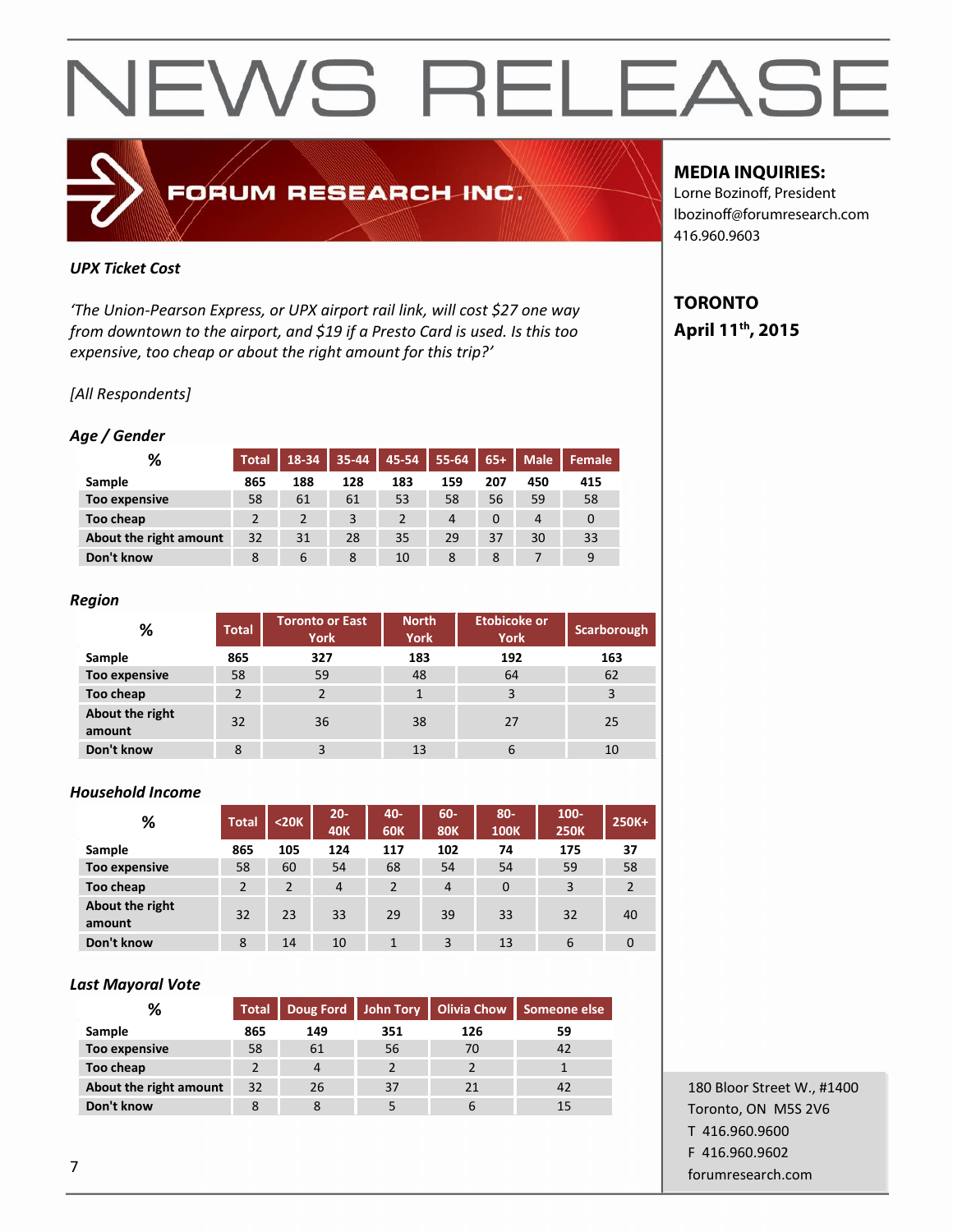## FORUM RESEARCH INC.

## **MEDIA INQUIRIES:**

Lorne Bozinoff, President lbozinoff@forumresearch.com 416.960.9603

## *Last Provincial Vote*

| %                         | <b>Total</b>   | <b>Progressive</b><br><b>Conservative</b> |     | <b>NDP</b> | <b>Green</b> | <b>Other</b><br>parties |
|---------------------------|----------------|-------------------------------------------|-----|------------|--------------|-------------------------|
| Sample                    | 865            | 178                                       | 351 | 111        | 40           | 36                      |
| Too expensive             | 58             | 56                                        | 59  | 51         | 48           | 62                      |
| Too cheap                 | $\mathfrak{p}$ | $\Omega$                                  | 3   | 3          | 7            | 0                       |
| About the right<br>amount | 32             | 38                                        | 31  | 35         | 35           | 30                      |
| Don't know                | 8              | 6                                         |     | 11         | 9            | 8                       |

## **TORONTO April 11th, 2015**

180 Bloor Street W., #1400 Toronto, ON M5S 2V6 T 416.960.9600 F 416.960.9602 entity and the state of the state of the state of the state of the state of the state of the state of the state of the state of the state of the state of the state of the state of the state of the state of the state of the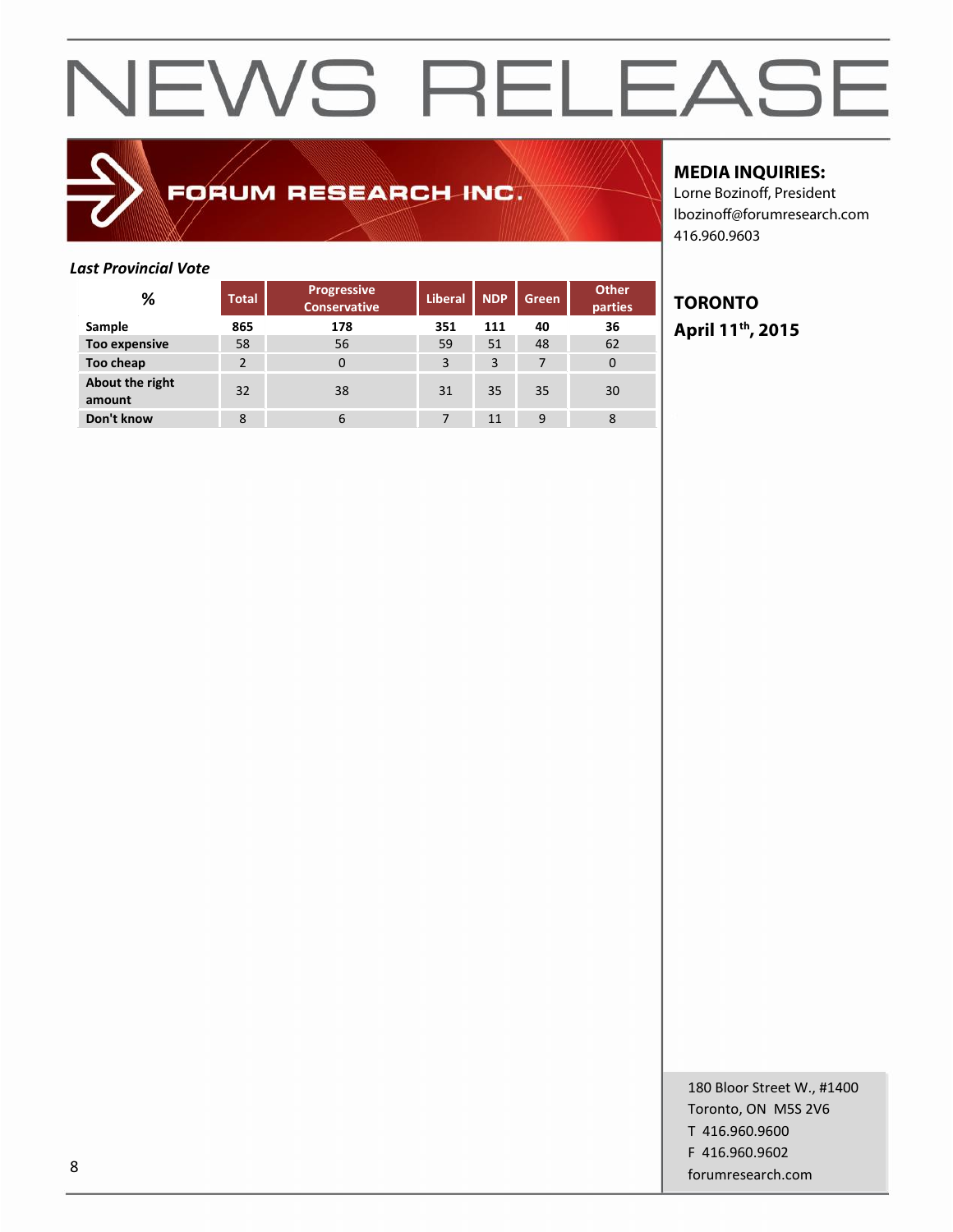*UPX Likelihood of Use*

*'How likely would you be to take the UPX if you were travelling to or from Pearson Airport?'*

FORUM RESEARCH INC.

## *[All Respondents]*

### *Age / Gender*

| %                  | Total          | 18-34 | $35 - 44$      | 45-54 | 55-64 | $65+$ | <b>Male</b> | Female |
|--------------------|----------------|-------|----------------|-------|-------|-------|-------------|--------|
| Sample             | 865            | 188   | 128            | 183   | 159   | 207   | 450         | 415    |
| <b>Very likely</b> | 20             | 20    | 23             | 20    | 18    | 17    | 18          | 22     |
| Somewhat likely    | 26             | 30    | 27             | 25    | 23    | 19    | 28          | 24     |
| Not very likely    | 33             | 28    | 30             | 31    | 41    | 43    | 34          | 33     |
| Not at all likely  | 17             | 18    | 16             | 16    | 16    | 17    | 16          | 17     |
| Don't know         | $\overline{4}$ | 4     | $\overline{4}$ | 6     | 2     | 4     | 3           | 5      |

### *Region*

| %                  | <b>Total</b> | <b>North</b><br><b>Toronto or East</b><br><b>York</b><br><b>York</b> |     | Etobicoke or<br><b>York</b> | Scarborough |
|--------------------|--------------|----------------------------------------------------------------------|-----|-----------------------------|-------------|
| Sample             | 865          | 327                                                                  | 183 | 192                         | 163         |
| <b>Very likely</b> | 20           | 22                                                                   | 18  | 23                          | 16          |
| Somewhat<br>likely | 26           | 29                                                                   | 24  | 22                          | 27          |
| Not very likely    | 33           | 32                                                                   | 36  | 30                          | 36          |
| Not at all likely  | 17           | 15                                                                   | 20  | 18                          | 14          |
| Don't know         | 4            | っ                                                                    |     |                             | 6           |

### *Household Income*

| %                  | <b>Total</b> | $<$ 20 $K$ | 20-40K | 40-60K | 60-80K | 80-100K | 100-250K | 250K+ |
|--------------------|--------------|------------|--------|--------|--------|---------|----------|-------|
| Sample             | 865          | 105        | 124    | 117    | 102    | 74      | 175      | 37    |
| <b>Very likely</b> | 20           | 20         | 27     | 17     | 19     | 23      | 20       | 17    |
| Somewhat likely    | 26           | 23         | 34     | 27     | 31     | 22      | 26       | 26    |
| Not very likely    | 33           | 33         | 25     | 33     | 30     | 30      | 36       | 38    |
| Not at all likely  | 17           | 17         | 9      | 20     | 17     | 22      | 15       | 17    |
| Don't know         | 4            | 8          | 5      | 3      | 3      | 3       | 3        |       |

## **MEDIA INQUIRIES:**

Lorne Bozinoff, President lbozinoff@forumresearch.com 416.960.9603

## **TORONTO April 11th, 2015**